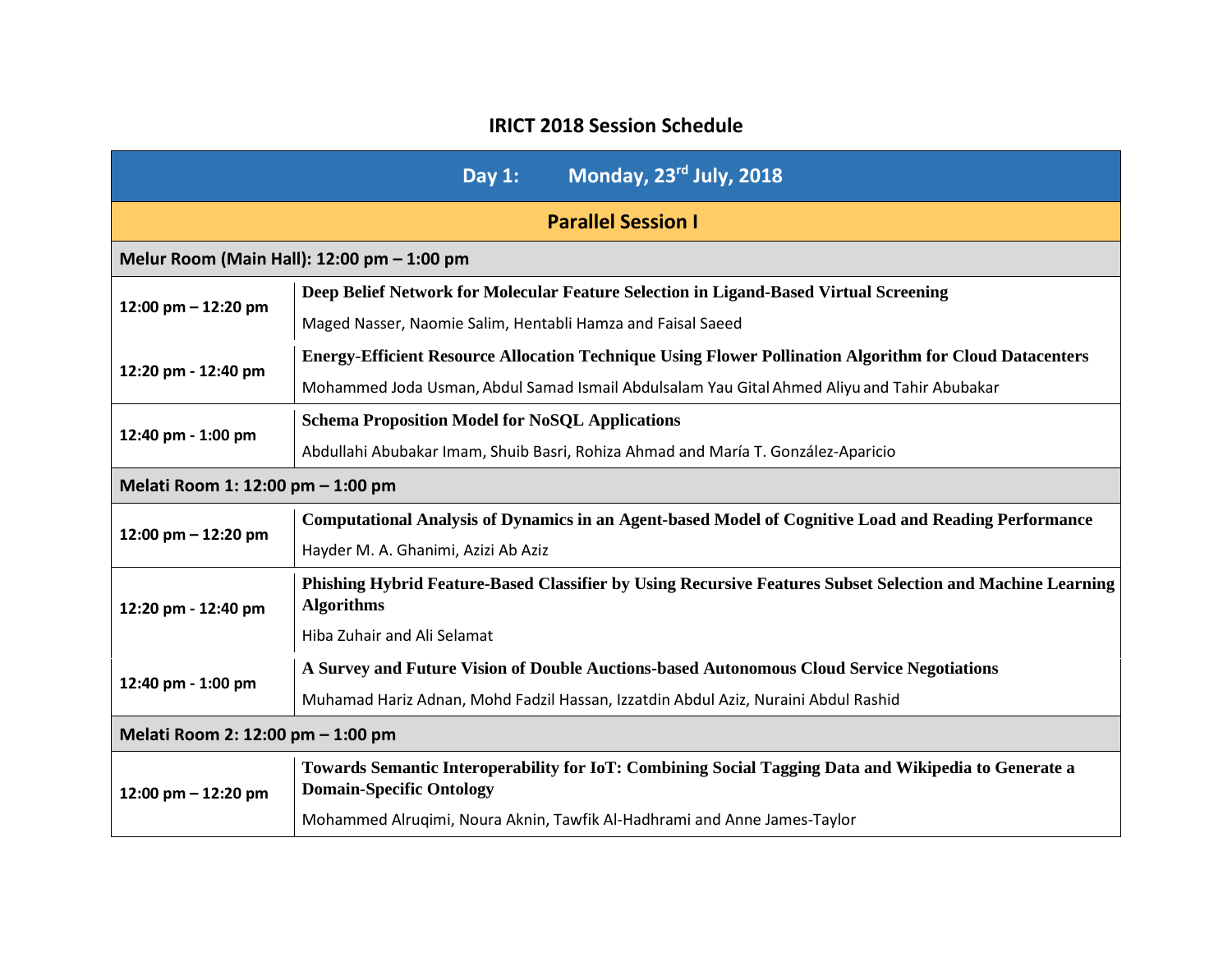| 12:20 pm - 12:40 pm                       | <b>IoT-Based Smart Waste Management System In A Smart City</b>                                                                           |  |
|-------------------------------------------|------------------------------------------------------------------------------------------------------------------------------------------|--|
|                                           | Nibras Abdullah, Ola A. Alwesabi, and Rosni Abdullah                                                                                     |  |
| 12:40 pm - 1:00 pm                        | Architecture for Latency Reduction in Healthcare Internet-of-Things using Reinforcement Learning and Fuzzy<br><b>Based Fog Computing</b> |  |
|                                           | Saurabh Shukla, Mohd Fadzil Hassan, Low Tan Jung and Azlan Awang                                                                         |  |
| <b>Parallel Session II</b>                |                                                                                                                                          |  |
| Melur Room (Main Hall): 2:00 pm - 4:20 pm |                                                                                                                                          |  |
| $2:00 \text{ pm} - 2:200 \text{ pm}$      | Data Mining Techniques for Disease Risk Prediction Model: A Systematic Literature Review                                                 |  |
|                                           | Wan Muhamad Taufik Wan Ahmad, Nur Laila Ab Ghani and Sulfeeza Mohd Drus                                                                  |  |
| $2:200$ pm $- 2:40$ pm                    | <b>Quality Features for Summarizing Text Forum Threads by Selecting Quality Replies</b>                                                  |  |
|                                           | Akram Osman, Naomie Salim, Faisal Saeed and Ibrahim Abdelhamid                                                                           |  |
| $2:40 \text{ pm} - 3:00 \text{ pm}$       | Modelling and Forecasting Indoor Illumination Time Series Data from Light Pipe System                                                    |  |
|                                           | Waddah Waheeb, Rozaida Ghazali, Lokman Hakim Ismail and Aslila Abd Kadir                                                                 |  |
|                                           | A Model for Addressing Quality Issues in Big Data                                                                                        |  |
| 3:00 pm - 3:20 pm                         | Onyeabor Grace Amina and Azman Ta'a                                                                                                      |  |
|                                           | <b>Climbing Harmony Search Algorithm For Nurse Rostering Problems</b>                                                                    |  |
| 3:20 pm - 3:40 pm                         | Mohammed Hadwan, Masri Ayob, Mohammed Al-Hagery and Bassam Naji Al-Tamimi                                                                |  |
|                                           | Analyzing Traffic Accident and Casualty Trend Using Data Visualization                                                                   |  |
| 3:40 pm - 4:00 pm                         | Abdullah Sakib, Saiful Adli Ismail, Haslina Sarkan, Azri Azmi, Othman Mohd Yusop                                                         |  |
| 4:00 pm - 4:20 pm                         | <b>Towards Real-time Customer Satisfaction Prediction Model for Mobile Internet Networks</b>                                             |  |
|                                           | Ayisat W. Yusuf-Asaju, Zulkhairi B. Dahalin and Azman Ta'a                                                                               |  |
|                                           |                                                                                                                                          |  |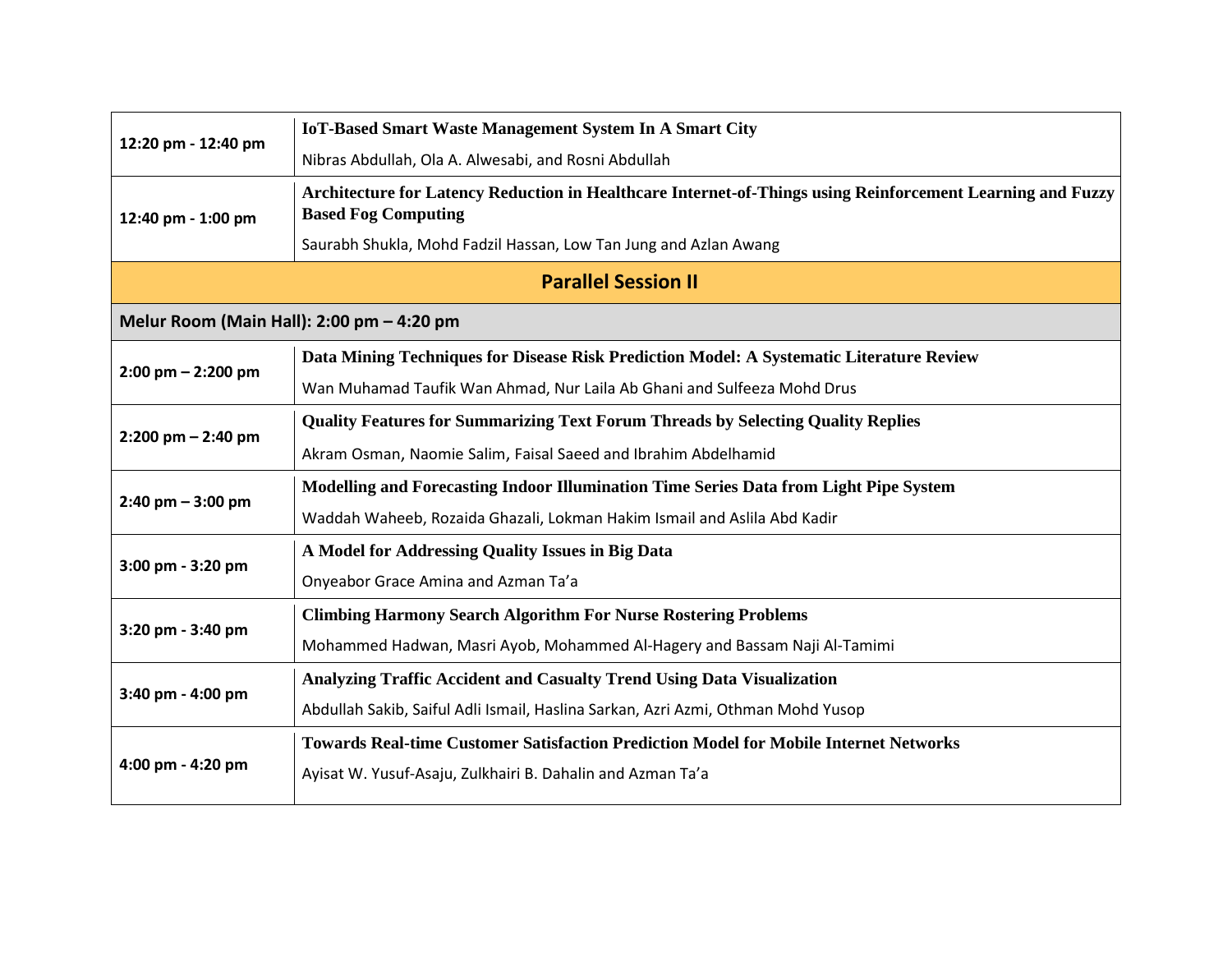| Melati Room 1: 2:00 pm - 4:20 pm     |                                                                                                                                              |
|--------------------------------------|----------------------------------------------------------------------------------------------------------------------------------------------|
| $2:00 \text{ pm} - 2:200 \text{ pm}$ | Proposing a Comprehensive IS Continuance Model and its Factors                                                                               |
|                                      | Mohd Zuhan Mohd Zain, Ab Razak Che Hussin and Nittee Wanichavorapong                                                                         |
| $2:200$ pm $- 2:40$ pm               | The Interaction of Trust and Social Influence Factors in the Social Commerce Environment                                                     |
|                                      | Hasan Beyari and Ahmad Abareshi                                                                                                              |
|                                      | Social Network Sites (SNS) Utilization in Learning Landscape– Systematic Literature Review                                                   |
| $2:40 \text{ pm} - 3:00 \text{ pm}$  | Nani Amalina Zulkanain, Suraya Miskon, Norris Syed Abdullah, Nazmona Mat Ali and Mahadi Bahari                                               |
|                                      | An Empirical Study of How Social Influence Impact Customer Satisfaction in Social Commerce Sites                                             |
| 3:00 pm - 3:20 pm                    | Hasan Beyari and Ahmad Abareshi                                                                                                              |
|                                      | Searching for Suitable Face of Quality in Crowdsourcing - A Personality Perspective                                                          |
| 3:20 pm - 3:40 pm                    | Shakir Karim, Umair Uddin Shaikh and Zaheeruddin Asif                                                                                        |
| 3:40 pm - 4:00 pm                    | The Application of Computational Thinking and TRIZ Methodology in Patent Innovation Analytics                                                |
|                                      | Zulhasni Abdul Rahim, Shazlinda Md Yusof, Nooh Abu Bakar and Wan Md Syukri Wan Mohamad                                                       |
| 4:00 pm - 4:20 pm                    | Determinant Factors of Customer Satisfaction for E-hailing Service: A Preliminary Study                                                      |
|                                      | Nur Athirah Nabila Mohd Idros, Hazura Mohamed and Ruzzakiah Jenal                                                                            |
| Melati Room 2: 2:00 pm - 4:20 pm     |                                                                                                                                              |
|                                      | Enhancement of Text Steganography Technique using LZW Code and Two-letter Word Technique                                                     |
| $2:00 \text{ pm} - 2:200 \text{ pm}$ | Salwa Shakir Baawi, Mohd Rosmadi Mokhtar, and Rossilawati Sulaiman                                                                           |
| $2:200$ pm $- 2:40$ pm               | <b>Acquiring RFID Tag Asymmetric Key from IOT Cyber Physical Environment</b>                                                                 |
|                                      | Muhammad Thariq Abdul Razak, Nurul Azma Abdullah, Nurul Hidayah A. Rahman                                                                    |
| $2:40 \text{ pm} - 3:00 \text{ pm}$  | <b>SDN/NFV Based Moving Target DDoS Defense Mechanism</b><br>Chien-Chang Liu, Bo-Sheng Huang, Chia-Wei Tseng, Yao-Tsung Yang and Li-Der Chou |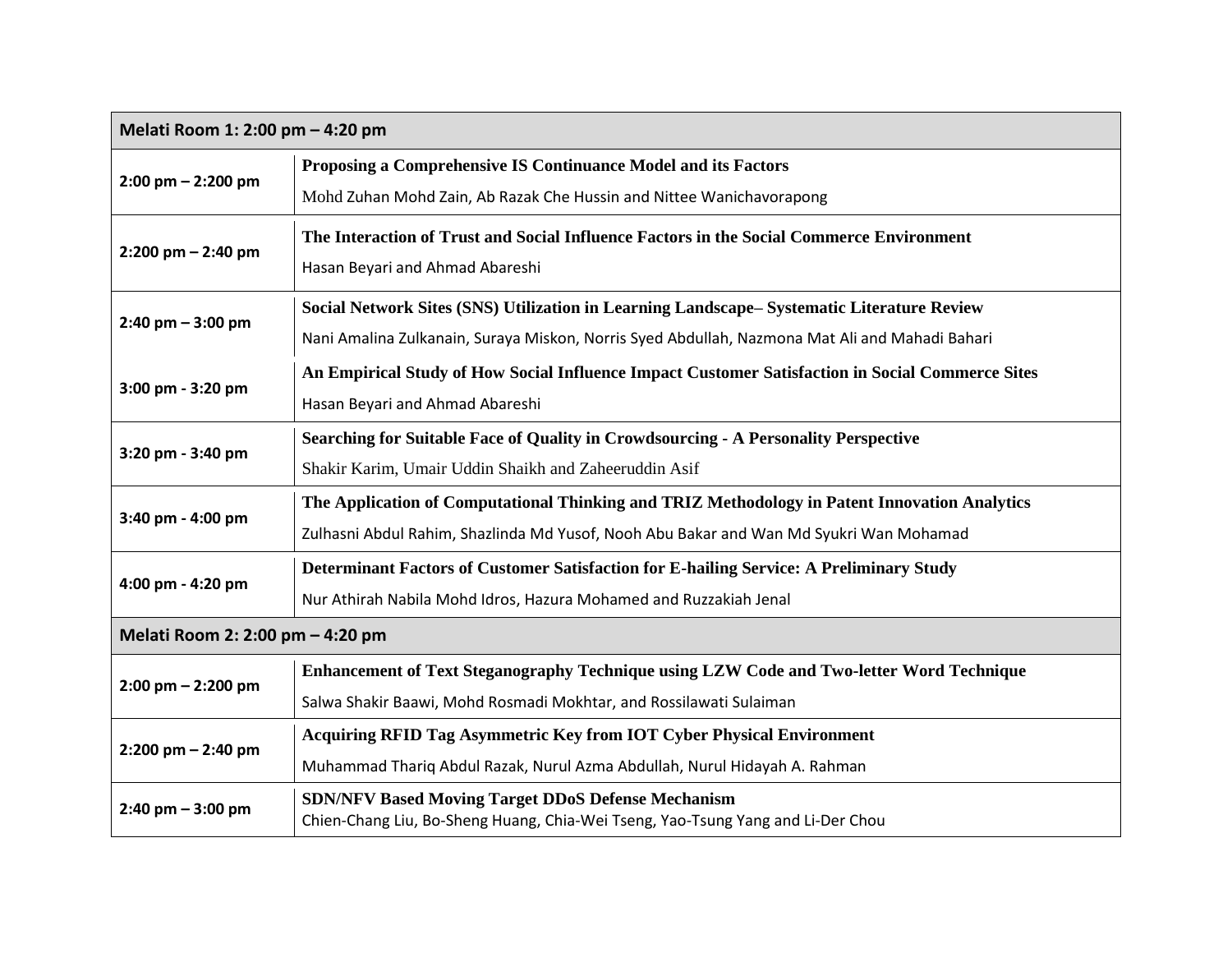| 3:00 pm - 3:20 pm                         | <b>Biometric Based Signature Authentication Scheme for Cloud Healthcare Data Security</b>                                                      |  |
|-------------------------------------------|------------------------------------------------------------------------------------------------------------------------------------------------|--|
|                                           | Gunasekar Thangarasu, P.D.D.Dominic, Kayalvizhi Subramanian and<br>Sajitha Smiley                                                              |  |
| 3:20 pm - 3:40 pm                         | <b>Exploiting Dom Mutation for the Detection of Ad Injecting Browser Extension</b>                                                             |  |
|                                           | Azreen Zaini, Anazida Zainal                                                                                                                   |  |
| 3:40 pm - 4:00 pm                         | Security Factors based Evaluation of Verification Algorithm for an IoT Access System                                                           |  |
|                                           | Abbas M. Al-Ghaili, Hairoladenan Kasim, Marini Othman and Zainuddin Hassan                                                                     |  |
| 4:00 pm - 4:20 pm                         | Factors Influencing Information Security Awareness of Phishing Attacks From Bank Customers' Perspective:<br><b>A Preliminary Investigation</b> |  |
|                                           | Ayman Asfoor, Fiza Abdul Rahim and Salman Yussof                                                                                               |  |
| <b>Parallel Session III</b>               |                                                                                                                                                |  |
| Melur Room (Main Hall): 4:40 pm - 6:00 pm |                                                                                                                                                |  |
|                                           | <b>DWT-CT Image Watermarking Algorithm with Shuffling and Circular Rotation of Bits</b>                                                        |  |
| 4:40 pm $-$ 5:00 pm                       | Majdi Al-qdah and Malik Al-qdah                                                                                                                |  |
| 5:00 pm - 5:20 pm                         | Two Stages Haar-Cascad Face Detection with Reduced False Positive                                                                              |  |
|                                           | Abdulaziz Ali Saleh Alashbi <sup>,</sup> Mohd Shahrizal Bin Sunar and Qais Ali AL-Nuzaili                                                      |  |
| 5:20 pm - 5:40 pm                         | An Enhanced Context Aware Face Recognition Alert System for People with Hearing Impairment                                                     |  |
|                                           | Maythem K. Abbas, Bie Tong and Raed Abdulla                                                                                                    |  |
|                                           | Spell Checker for Somali Language Using Knuth-Morris-Pratt String Matching Algorithm                                                           |  |
| 5:40 pm - 6:00 pm                         | Ali Olow Jimale, Wan Mohd Nazmee Wan Zainon and Lul Farah Abdullahi                                                                            |  |
| Melati Room 1: 4:40 pm - 6:00 pm          |                                                                                                                                                |  |
| 4:40 pm $-$ 5:00 pm                       | A Systematic Literature Review of Augmented Reality Applications in Libraries                                                                  |  |
|                                           | Rasimah Che Mohd Yusoff, Azhar Osman, Sya Azmeela Shariff, Noor Hafizah Hassan, Nilam Nur Amir Sjarif, Roslina                                 |  |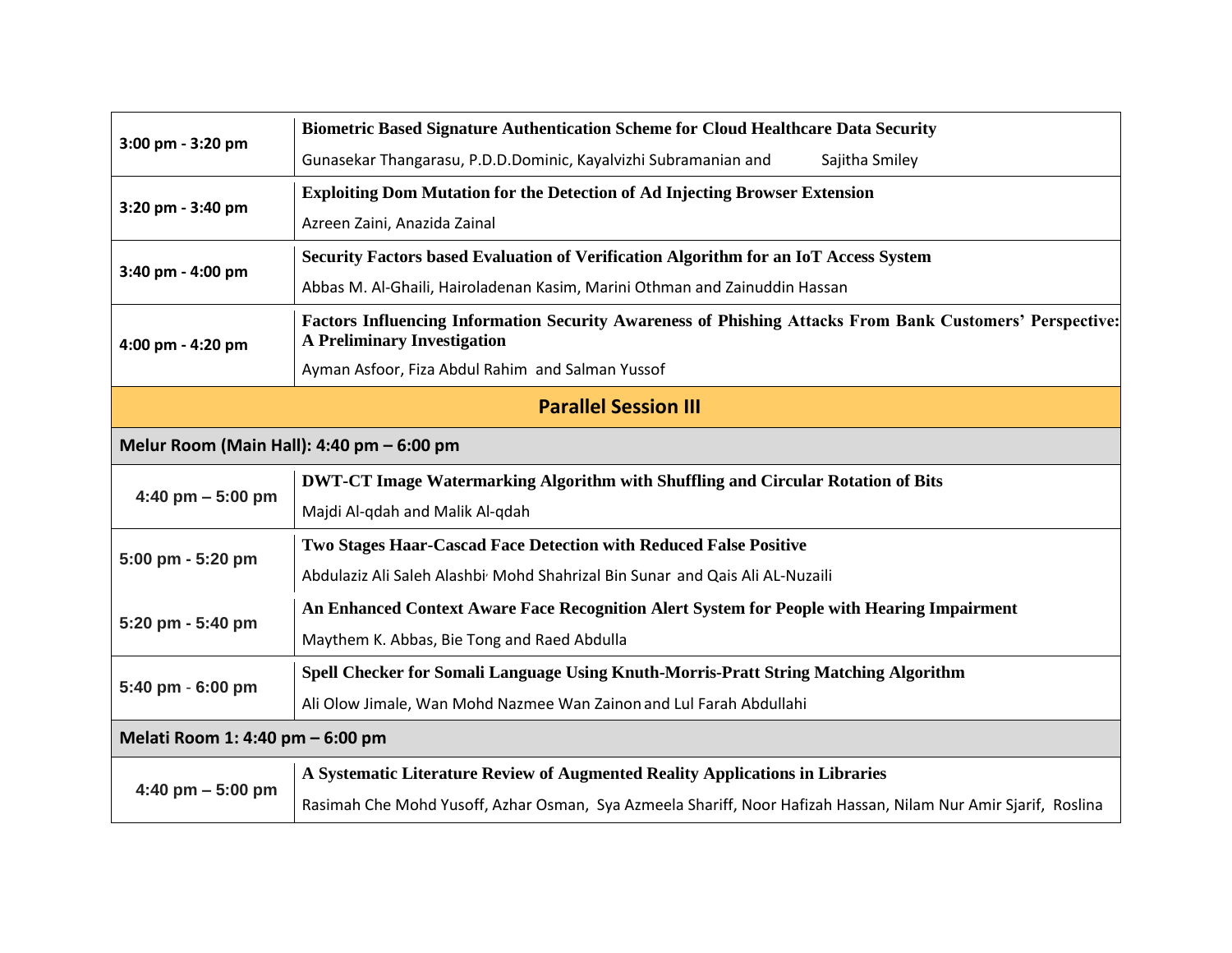|                                  | Ibrahim, Norziha Megat Zainuddin, Nurazean Maarop                                                                                                                                                         |  |
|----------------------------------|-----------------------------------------------------------------------------------------------------------------------------------------------------------------------------------------------------------|--|
| 5:00 pm - 5:20 pm                | The Effect of Demographic Characteristics of Lecturers on Individual and Course Challenges of E-learning<br><b>Implementation in a Public University in Yemen</b>                                         |  |
|                                  | Hanan Aldowah, Irfan Umar and Samar Ghazal                                                                                                                                                                |  |
|                                  | <b>Guideline for Organizing Content in Adaptive Learning System</b>                                                                                                                                       |  |
| 5:20 pm - 5:40 pm                | Halina Dahlan, Ab Razak Che Hussin and Yusuf Sahabi Ali                                                                                                                                                   |  |
|                                  | Development and Validation of Instruments for Assessing Researcher's Participation in e-collaboration                                                                                                     |  |
| 5:40 pm - 6:00 pm                | Jamilah Mahmood, Halina Mohamed Dahlan, Ab Razak Che Hussin and Muhammad Aliif Ahmad                                                                                                                      |  |
| Melati Room 2: 4:40 pm - 6:00 pm |                                                                                                                                                                                                           |  |
| 4:40 pm $-$ 5:00 pm              | QoS Based Independent Carrier Scheduling Scheme for Heterogeneous Services In 5G LTE-Advanced<br><b>Networks</b>                                                                                          |  |
|                                  | Haitham S Ben Abdelmula, M. N.Mohd Warip, Ong Bi Lynn, Naimah Yaakob                                                                                                                                      |  |
| 5:00 pm - 5:20 pm                | Proposed Mechanism based on Genetic Algorithm to Find the Optimal Multi-hop Path in Wireless Sensor<br><b>Networks</b>                                                                                    |  |
|                                  | Mohammed Al-Shalabi, Mohammed Anbar and Tat-Chee Wan                                                                                                                                                      |  |
| 5:20 pm - 5:40 pm                | A Survey of Millimeter Wave (mm-wave) Communications for 5G: Channel Measurement Below and Above 6<br>GHz.                                                                                                |  |
|                                  | Ahmed M Al-samman, Marwan Hadri Azmi, Tharek Abd Rahman                                                                                                                                                   |  |
| 5:40 pm - 6:00 pm                | Densification of 5G Wireless Access Network for Urban Area at Taiz City, Yemen                                                                                                                            |  |
|                                  | Redhwan Q. Shaddad, Amer A. Al-Mekhlafi, Haithm M. Al-Gunid, Osama M. Al-Kamali, Hussain A. Al-Thawami,<br>Hussum A. Mohammed, Mohammed A. Abduljalil, Nasher M. Sallam, Saber F. Al-Ariqi, Taha M. Assag |  |
|                                  |                                                                                                                                                                                                           |  |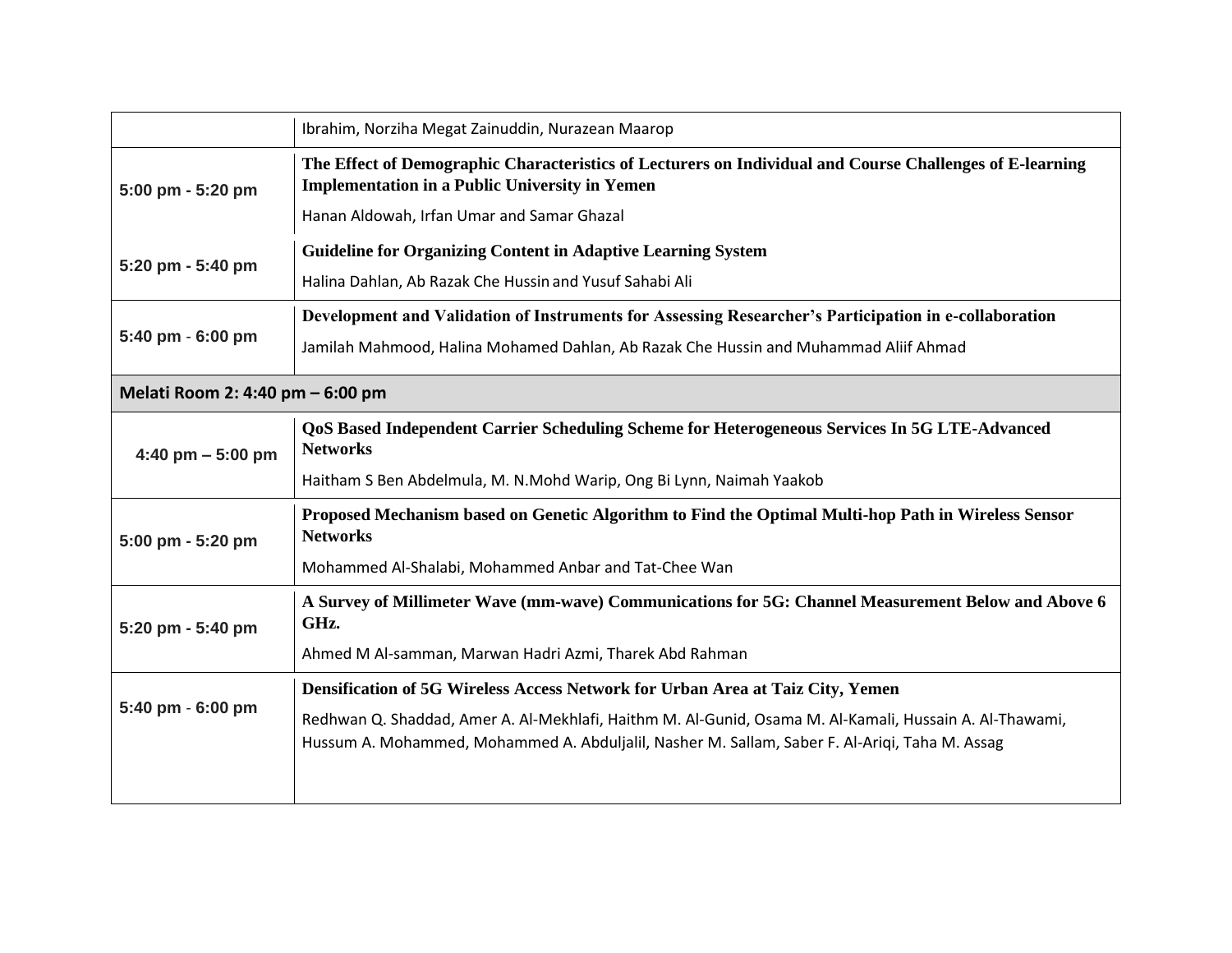| Tuesday, 24 <sup>th</sup> July, 2018<br><b>Day 2:</b> |                                                                                                                                                              |  |
|-------------------------------------------------------|--------------------------------------------------------------------------------------------------------------------------------------------------------------|--|
|                                                       | <b>Parallel Session I</b>                                                                                                                                    |  |
| Melur Room (Main Hall): 8:30 am - 9:50 am             |                                                                                                                                                              |  |
| $8:30$ am $-8:50$ am                                  | A Fully Adaptive Image Classification Approach for Industrial Revolution 4.0                                                                                 |  |
|                                                       | Syed Muslim Jameel, Manzoor Ahmed Hashmani, Hitham Alhussain, Arif Budiman                                                                                   |  |
| 8:50 am - 9:10 am                                     | Success Factors for Business Intelligence Systems Implementation in Higher Education Institutions - A Review                                                 |  |
|                                                       | Salamatu Musa, Nazmona Binti Mat Ali, Suraya Binti Miskon, Mustapha Abubakar Giro                                                                            |  |
| $9:10$ am - $9:30$ am                                 | A Review on Exploiting Social Media Analytics for the Growth of Tourism                                                                                      |  |
|                                                       | Lim Xiao Yan and Preethi Subramanian                                                                                                                         |  |
| $9:30$ am - $9:50$ am                                 | <b>Enterprise Resource Planning and Business Intelligence to enhance Organizational Performance in Private</b><br><b>Sector of KSA: A Preliminary Review</b> |  |
|                                                       | Showaimy Aldossari and Umi Asma Mukhtar                                                                                                                      |  |
| Melati Room 1: 8:30 am - 9:50 am                      |                                                                                                                                                              |  |
|                                                       | A Systematic Mapping Study on Microservices                                                                                                                  |  |
| $8:30$ am $-8:50$ am                                  | Mohammad Sadegh Hamzehloui, Shamsul Sahibuddin Khalil Salah                                                                                                  |  |
|                                                       | A Theoretical Framework for Improving Software Project Monitoring Task of Agile Kanban Method                                                                |  |
| 8:50 am - 9:10 am                                     | Hamzah Alaidaros, Mazni Omar, and Rohaida Romli                                                                                                              |  |
|                                                       | <b>Non-Functional Ontology Requirements Specifications: Islamic Banking Domain</b>                                                                           |  |
| $9:10$ am - $9:30$ am                                 | Ahmad Shaharudin Abdul Latiff, Haryani Haron and Muthukkaruppan Annamalai                                                                                    |  |
| $9:30$ am - $9:50$ am                                 | A Proposed Framework using Exploratory Testing to improve Software Quality in SME's                                                                          |  |
|                                                       | Shuib Basri, Dhanapal Durai Dominic, Thangiah Murugan and Malek Ahmad Almomani                                                                               |  |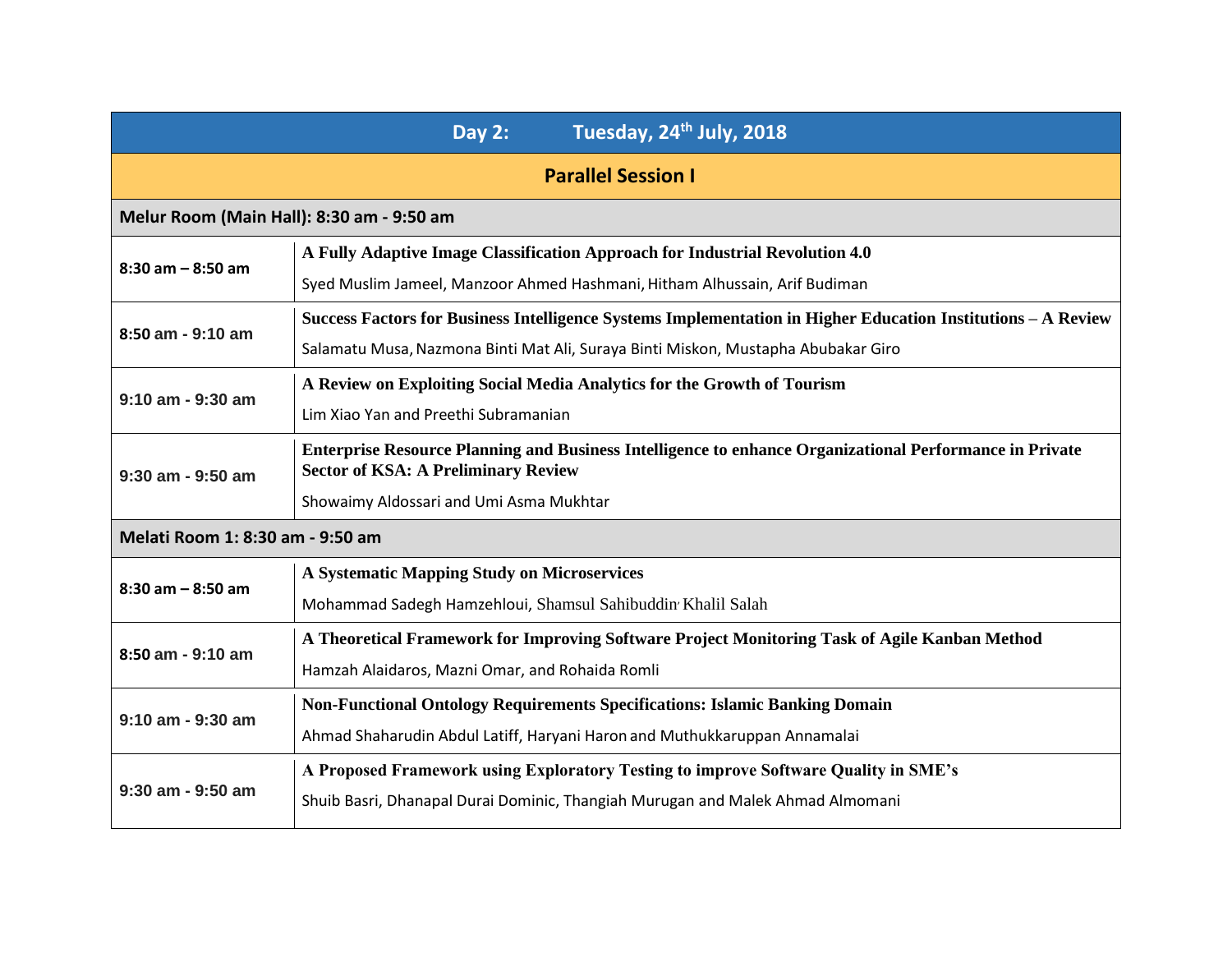| Melati Room 2: 8:30 am - 9:50 am           |                                                                                                                                  |  |
|--------------------------------------------|----------------------------------------------------------------------------------------------------------------------------------|--|
| $8:30$ am $-8:50$ am                       | <b>RFID Smart Shelf based on Reference Tag Technique</b>                                                                         |  |
|                                            | Wan Nurfatin Faiqa Binti Wan Abdullah, Muhammad Rafie Bin Hj. Mohd. Arshad, Kamal Karkonasasi and Seyed<br>Aliakbar Mousavi      |  |
| 8:50 am - 9:10 am                          | Literature Survey on Enhancement of MOM for Intelligent Cross-platform Communications in Service<br><b>Oriented Architecture</b> |  |
|                                            | Najhan Muhamad Ibrahim and Mohd Fadzil Hassan                                                                                    |  |
|                                            | <b>Intelligent Offset Time Algorithm for Optical Burst Switching Networks</b>                                                    |  |
| $9:10$ am - $9:30$ am                      | Abdulsalam A. Yayah, Abdul Samad Ismail, Tawfik Al-Hadhrami and Yahaya Coulibaly                                                 |  |
|                                            | Planning and Optimization of LTE Radio Access Network for Suburban and Rural Area at Taiz City, Yemen                            |  |
| 9:30 am - 9:50 am                          | Redhwan Q. Shaddad, Nabil Y. Saleh, Aziz A. Mohammed, Zahi A. Saeed, Afif A. Shaif and Samir A Al-Gaialni                        |  |
| <b>Parallel Session II</b>                 |                                                                                                                                  |  |
| Melur Room (Main Hall): 10:20 am - 1:00 pm |                                                                                                                                  |  |
|                                            | A Proposed Tourism Information Accuracy Assessment (TIAA) Framework                                                              |  |
| 10:20 am $-$ 10:40 am                      | Sivakumar Pertheban, Ganthan Narayana Samy, Bharanidharan Shanmugam, Sundresan Perumal                                           |  |
|                                            | Big Data Analytics in the Malaysian Public Sector: The Determinants of Value Creation                                            |  |
| 10:40 am - 11:00 am                        | Esmat A. Wahdain, Ahmad Suhaimi Baharudin and Mohammad Nazir Ahmad                                                               |  |
| 11:00 am - 11:20 am                        | Intention to use a Cloud-Based Point of Sale Software among Retailers in Malaysia: The Mediating Effect of<br><b>Attitude</b>    |  |
|                                            | Kamal Karkonasasi, Lingam Arusanthran, G.C. Sodhy, Seyed Aliakbar Mousavi, Putra Sumari                                          |  |
| 11:20 am - 11:40 am                        | <b>Conceptualizing a Model for the Effect of Information Culture on Electronic Commerce Adoption</b>                             |  |
|                                            | Fadi A.T. Herzallah, Mohammed A. Al-Sharafi, Qasim Alajmi, Muriati Mukhtar, Ruzaini Abdullah Arshah and Dirar<br>Eleyan          |  |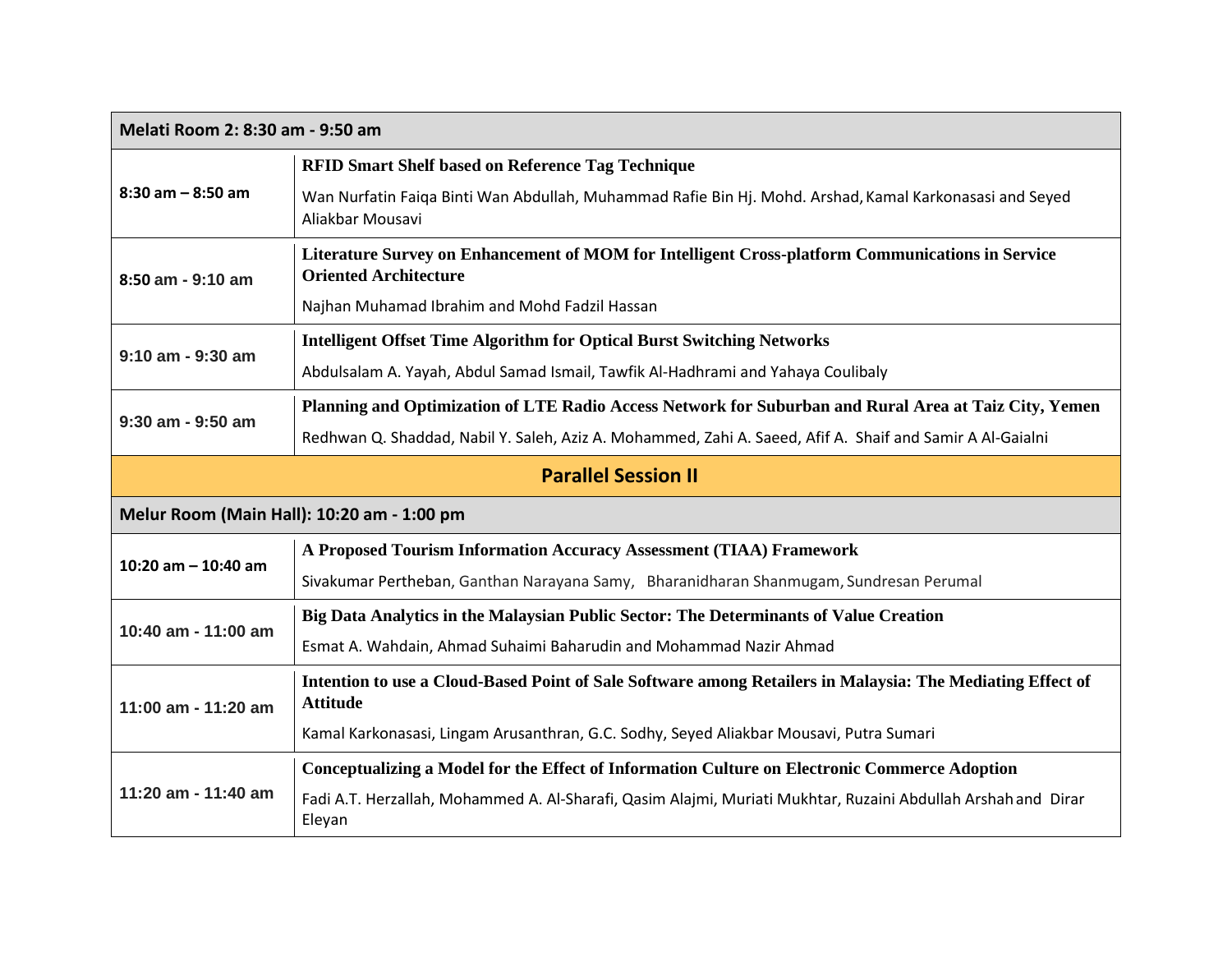| 11:40 am - 12:00 pm               | <b>Information Relevance Factors of Argument Quality for E-Commerce Consumer Review</b>                                                                           |  |
|-----------------------------------|-------------------------------------------------------------------------------------------------------------------------------------------------------------------|--|
|                                   | Nur Syadhila Bt Che Lah, Ab Razak Bin Che Hussin and Halina Bt Mohamed Dahlan                                                                                     |  |
| 12:00 pm - 12:20 pm               | The Determinants of Customer Knowledge Sharing Behavior: A Review Study                                                                                           |  |
|                                   | Hasan Sari, Marini Othman, Abbas M. Al-Ghaili                                                                                                                     |  |
| 12:20 pm - 12:40 pm               | Value Innovation in the Malaysian Telecommunications Service Industry: Case Study                                                                                 |  |
|                                   | Mohammed A. Hajar, Daing Nasir Ibrahim and Mohammed A. Al-Sharafi                                                                                                 |  |
| 12:40 pm - 1:00 pm                | A Framework for Electronic Records Management System Adoption in the Higher Professional Education:<br><b>Individual, Technological and Environmental Factors</b> |  |
|                                   | Muaadh Mukred, Zawiyah M. Yusof, Umi Asma' Mokhtar, Fariza Fauzi                                                                                                  |  |
| Melati Room 1: 10:20 am - 1:00 pm |                                                                                                                                                                   |  |
|                                   | <b>ESCAPE: Interactive Fire Simulation &amp; Training for Children using Virtual Reality</b>                                                                      |  |
| 10:20 am $-$ 10:40 am             | Wan Fatimah Wan Ahmad, Aliza Sarlan, Nurfadzira Ahmad Rauf                                                                                                        |  |
| 10:40 am - 11:00 am               | <b>Self-Reflective Visualizations of Patient-Centered Health Information Systems</b>                                                                              |  |
|                                   | Archanaa Visvalingam, Jaspaljeet Singh Dhillon, Saraswathy Shamini Gunasekaran, Alan Cheah Kah Hoe                                                                |  |
|                                   | Potential Measures to Enhance Information Security Compliance in Healthcare Internet of Things                                                                    |  |
| 11:00 am - 11:20 am               | Premylla Jeremiah, Ganthan Narayana Samy, Bharanidharan Shanmugam, Kannan Ponkoodalingam and Sundresan<br>Perumal                                                 |  |
| 11:20 am - 11:40 am               | A Proposed Conceptual Framework for Mobile Health Technology Adoption among Employees at Workplaces<br>in Malaysia                                                |  |
|                                   | Hasan Sari, Marini Othman, Abbas M. Al-Ghaili                                                                                                                     |  |
| 11:40 am - 12:00 pm               | <b>Problematic of Massively Multiplayer Online Game Addiction in Malaysia</b>                                                                                     |  |
|                                   | Muhammad Muhaimin, Norshakirah Aziz, Mazeyanti Ariffin                                                                                                            |  |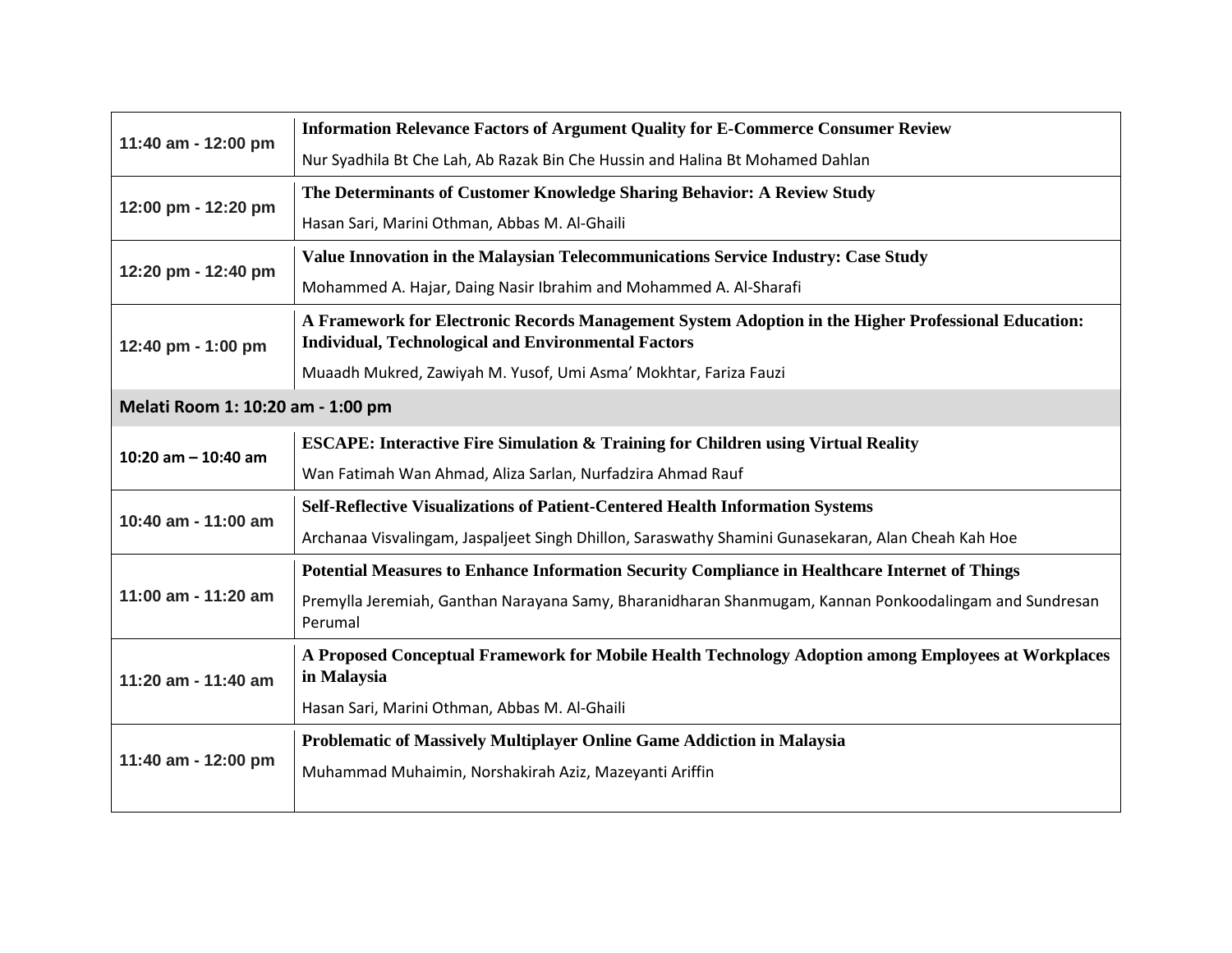| 12:00 pm - 12:20 pm               | Exploring Barriers that Affect Telerehabilitation (TeleRehab) Readiness: A Case Study of Rehabilitation<br><b>Centre in Malaysia</b>                      |  |
|-----------------------------------|-----------------------------------------------------------------------------------------------------------------------------------------------------------|--|
|                                   | Tiara Izrinda Jafni, Mahadi Bahari, Waidah Ismail and Muhammad Hafiz Hanafi                                                                               |  |
| 12:20 pm - 12:40 pm               | A Study on Mobile Applications Developed for Children with Autism                                                                                         |  |
|                                   | Naziatul Shima Abdul Aziz, Wan Fatimah Wan Ahmad and Ahmad Sobri Hashim                                                                                   |  |
|                                   | Heuristic Evaluation of the Smartphone Applications in Supporting Elderly                                                                                 |  |
| 12:40 pm - 1:00 pm                | Hasanin Mohammed Salman, Wan Fatimah Wan Ahmad and Suziah Sulaiman                                                                                        |  |
| Melati Room 2: 10:20 am - 1:00 pm |                                                                                                                                                           |  |
|                                   | Novel Risk Assessment Method to Identify Information Security Threats in Cloud Computing Environment                                                      |  |
| 10:20 am $-$ 10:40 am             | Ganthan Narayana Samy, Sameer Hasan Albakri, Nurazean Maarop, Pritheega Magalingam, Doris Hooi-Ten Wong,<br>Bharanidharan Shanmugam and Sundresan Perumal |  |
| 10:40 am - 11:00 am               | Proposing a New Approach for Securing DHCPv6 Server Against Rogue DHCPv6 Attack in IPv6 Network                                                           |  |
|                                   | Ayman Al-Ani, Mohammed Anbar, Rosni Abdullah, and Ahmed K. Al-Ani                                                                                         |  |
| 11:00 am - 11:20 am               | A Review of Ransomware Families and Detection Methods                                                                                                     |  |
|                                   | Helen Jose Chittooparambil, Bharanidharan Shanmugam, Sami Azam, Krishnan Kannoorpatti, Mirjam Jonkman and<br>Ganthan Narayana Samy                        |  |
|                                   | A Survey on SCADA Security and Honeypot in Industrial Control System                                                                                      |  |
| 11:20 am - 11:40 am               | Kuan-Chu Lu and I-Hsien Liu and Meng-Wei Sun and Jung-Shian Li                                                                                            |  |
| 11:40 am - 12:00 pm               | <b>Review on Feature Selection Algorithms for Anomaly-Based Intrusion Detection System</b>                                                                |  |
|                                   | Taief Alaa Alamiedy, Mohammed Anbar, Ahmed K. Al-Ani, Bassam Naji Al-Tamimi, and Nameer Faleh                                                             |  |
| 12:00 pm - 12:20 pm               | <b>Forensic Use Case Analysis of User Input in Windows Application</b>                                                                                    |  |
|                                   | Funminiyi Olajide, Tawfik Al-hadrami and Anne James-Taylor                                                                                                |  |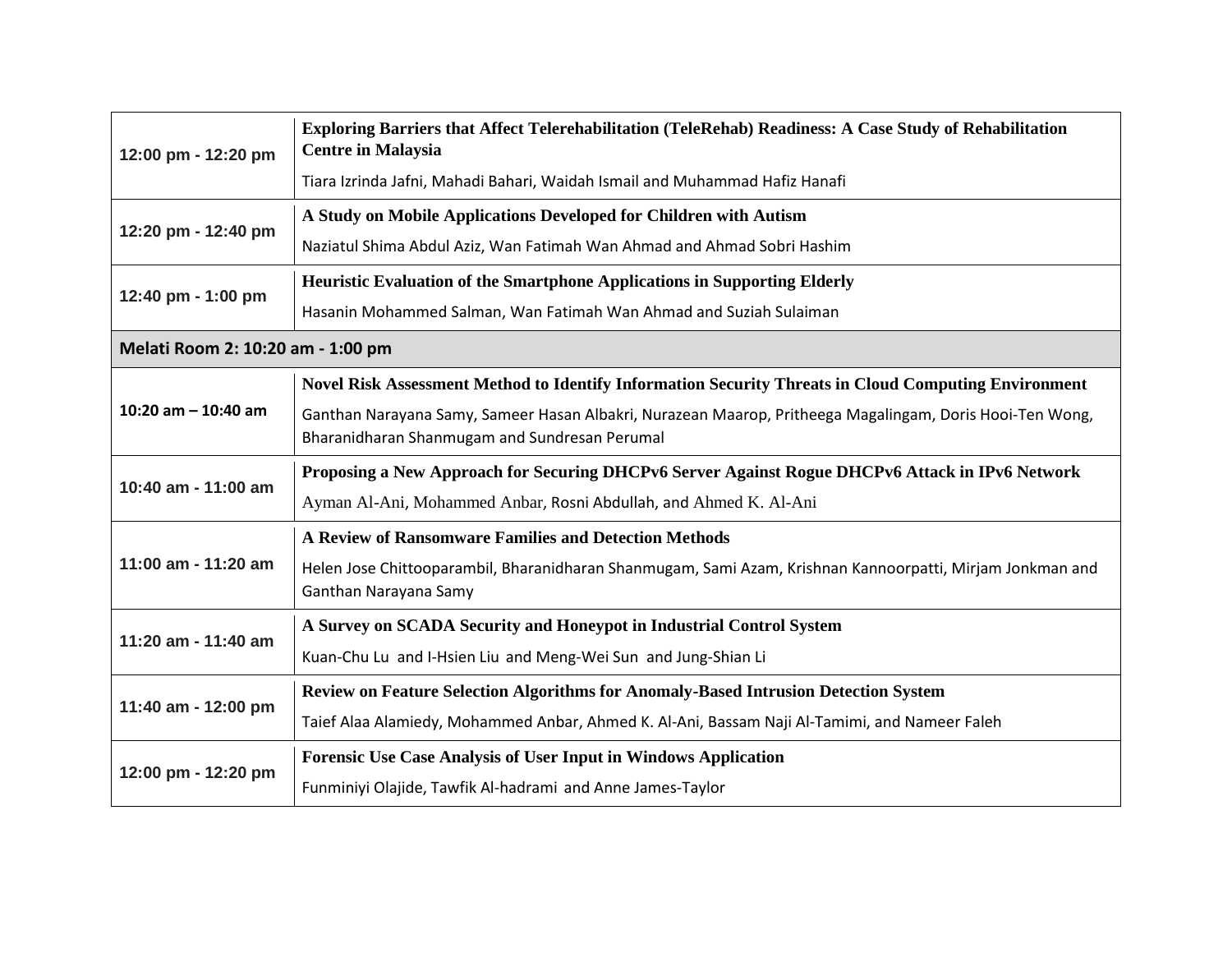|                                           | <b>Digital Investigation and Forensic User Analysis</b>                                                                               |  |
|-------------------------------------------|---------------------------------------------------------------------------------------------------------------------------------------|--|
| 12:20 pm - 12:40 pm                       | Funminiyi Olajide, Tawfik Al-Hadrami and Anne James-Taylor                                                                            |  |
|                                           | <b>Security in Internet of Things: Issues, Challenges and Solutions</b>                                                               |  |
| 12:40 pm - 1:00 pm                        | Hanan Aldowah, Shafiq Ul Rehman, and Irfan Umar                                                                                       |  |
| <b>Parallel Session III</b>               |                                                                                                                                       |  |
| Melur Room (Main Hall): 2:00 pm - 4:20 pm |                                                                                                                                       |  |
|                                           | <b>Electronic Word of Mouth Engagement Model in Social Commerce</b>                                                                   |  |
| $2:00$ pm $- 2:20$ pm                     | Yusuf Sahabi Ali and Ab Razak Che Hussin                                                                                              |  |
|                                           | Social Media for Informal learning Usage in Malaysia: Barriers and Benefits                                                           |  |
| 2:20 pm - 2:40 pm                         | Mohmed Y. Mohmed Al-Sabaawi and Halina Mohamed Dahlan                                                                                 |  |
| 2:40 pm - 3:00 pm                         | Towards the Development of a Citizens' Trust Model in Using Social Media For e-government Services: The<br><b>Context of Pakistan</b> |  |
|                                           | Sohrab Khan, Nor Zairah Ab. Rahim, Nurazean Maarop                                                                                    |  |
| $3:00$ pm - $3:20$ pm                     | The Influence of Social Presence and Trust on Customers' Loyalty to Social Commerce Websites                                          |  |
|                                           | Hilal Alhulail, Martin Dick and Ahmad Abareshi                                                                                        |  |
| 3:20 pm - 3:40 pm                         | The Influence of Word-of-Mouth on Customer Loyalty to Social Commerce Websites: Trust as a Mediator                                   |  |
|                                           | Hilal Alhulail, Martin Dick and Ahmad Abareshi                                                                                        |  |
| 3:40 pm- 4:00 pm                          | Determining Underlying Factors that Influence Online Social Network Usage among Public Sector Employees<br>in the UAE                 |  |
|                                           | Ali Ameen, Hamad Almari, Osama Isaac                                                                                                  |  |
| 4:00 pm - 4:20 pm                         | A Theoretical Framework to Build Trust and Prevent Fake News in Social Media using Blockchain                                         |  |
|                                           | Tee Wee Jing and Raja Kumar Murugesan                                                                                                 |  |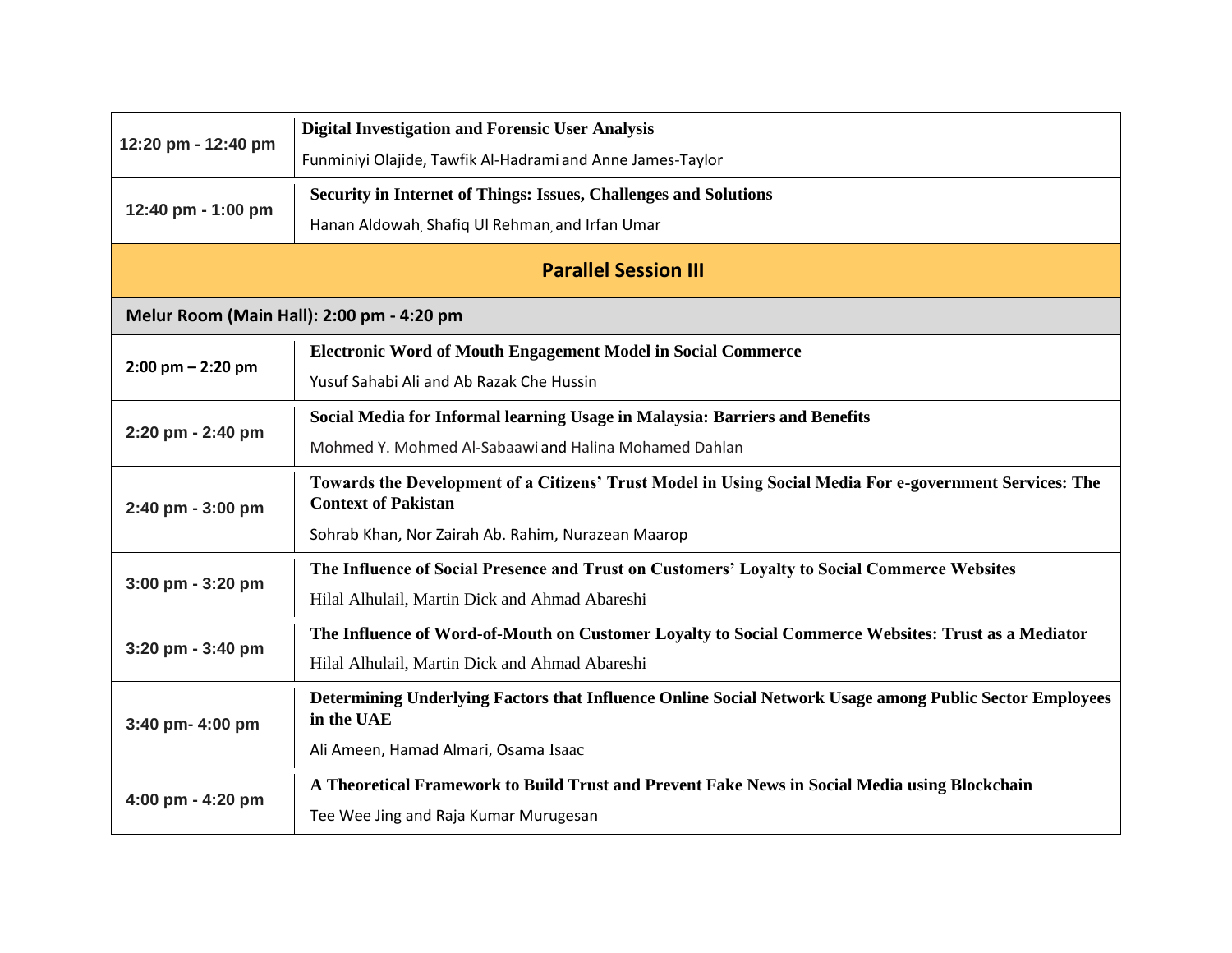| Melati Room 1: 2:00 pm - 4:20 pm    |                                                                                                                               |
|-------------------------------------|-------------------------------------------------------------------------------------------------------------------------------|
| $2:00$ pm $- 2:20$ pm               | Pairwise Test Suite Generation using Adaptive Teaching Learning-based Optimization Algorithm with<br><b>Remedial Operator</b> |
|                                     | Fakhrud Din and Kamal Z. Zamli                                                                                                |
| 2:20 pm - 2:40 pm                   | Novel Multi-Swarm Approach for Balancing Exploration and Exploitation in Particle Swarm Optimization                          |
|                                     | Sinan Q. Salih, AbdulRahman A. Alsewari, Bellal Al-Khateeb and Mohamad Fadli Zolkipli                                         |
|                                     | A Fuzzy Logic-based Cloud Computing Provider's Evaluation and Recommendation Model                                            |
| 2:40 pm - 3:00 pm                   | Mohd Hilmi Hasan, Norshakirah A Aziz, Emelia Akashah P Akhir, Nur Zarith Natasya Mohd Burhan and Razulaimi<br>Razali          |
| 3:00 pm - 3:20 pm                   | Self-Adaptive Population Size Strategy Based on Flower Pollination Algorithm for T-way Test Suite<br><b>Generation</b>        |
|                                     | Abdullah B. Nasser and Kamal Z. Zamli                                                                                         |
| 3:20 pm - 3:40 pm                   | Feature Selection Method Based on Grey Wolf Optimization for Coronary Artery Disease Classification                           |
|                                     | Qasem Al-Tashi, Helmi Rais and Said Jadid                                                                                     |
| $3:40$ pm- $4:00$ pm                | <b>Combined Support Vector Machine and Pattern Matching for Hadith Question Classification System</b>                         |
|                                     | Ali Muttaleb Hasan, Taha H. Rassem, M.N. Noorhuzaimi@Karimah                                                                  |
| 4:00 pm - 4:20 pm                   | <b>Traffic Bottleneck Reconstruction LIDAR Orthoimages: A RANSAC Algorithm Feature Extraction</b>                             |
|                                     | Md. Nazmus Sakib, Md. Ashiqur Rahman                                                                                          |
| Melati Room 2: 2:00 pm - 4:00 pm    |                                                                                                                               |
| $2:00 \text{ pm} - 2:20 \text{ pm}$ | Data Quality Issues in Big Data: A Review                                                                                     |
|                                     | Fathi Ibrahim Salih, Saiful Adli Ismail, Mosaab M. Hamed, Othman Mohd Yusop, Azri Azmi, Nurulhuda Firdaus<br>Mohd Azmi        |